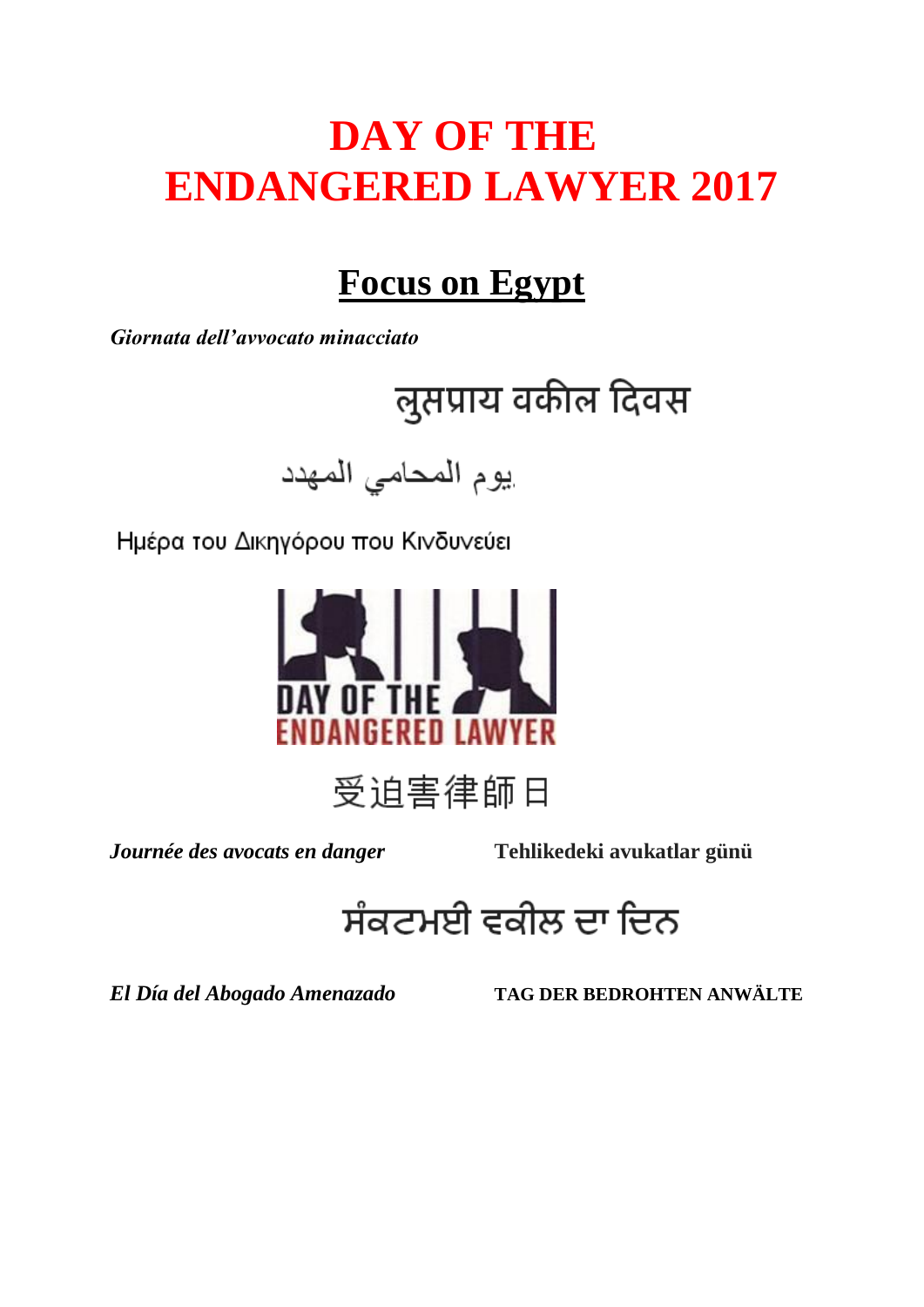## **January, 24 2017 – Also in solidarity with Egyptian Lawyers**

### **Appeal to the Egyptian Government - Respect the rights of Egyptian lawyers**

In 2017 ELDH, with members in 18 countries, already choose to focus its activities on the endangered lawyers in Egypt. Many human rights organizations, among them Amnesty International, Human Rights Watch, IDHAE, and the International Commission of Jurists confirm that the Egyptian authorities have moved beyond scaremongering and are now rapidly taking concrete steps to shut down the last critical voices in the country's human rights community. Egypt is going through the most serious human rights crisis in its history. Every day security forces arbitrarily displace 3 or 4 people (AI Secretary General, 18 Dec. 2016).

In 2018 the focus of all activities concerning the Day of The Endangered Lawyers will entirely focus on Egypt.

Today in Egypt, human rights activists, lawyers, and journalists, all have to live with their phone calls being tapped, and with intimidation and threats from the authorities. After the overthrow of President Mohammed Morsi the human rights situation has deteriorated dramatically. The government has restricted severely freedom of expression, freedom of assembly, and freedom of association. The authorities have taken harsh actions against dissidents, ten thousands have been arbitrarily arrested, and many of them tortured during custody. Security forces that killed demonstrators have not been held accountable. After harsh unfair trials, hundreds of people have received prison or even death sentences. Victims of this persecution include not only alleged members and supporters of the Muslim brotherhood but also any other opponents to the present government, in particular alleged members of left organizations and human rights activists.

Some prominent examples of endangered lawyers and human rights defenders in Egypt are

• Dr. Ahmad Abdallah, human rights defender, representing the family of Italian student Giulio Regeni who was tortured and murdered in Cairo, chairperson of the board of the Egyptian Commission for Rights and Freedoms (ECRF);

• Malek Adly a human rights lawyer working for the Egyptian Centre for Economic and Social Rights (ECESR) and co-founder of the Front of Defence for Egyptian Protesters (FDEP)';

• Hossam Baghat, Cairo, a human rights defender;

• Negad al-Boraei, Cairo, a lawyer;

• Gamal Eid, a human rights lawyer, Executive Director of the Arabic Network for Human Rights Information (ANHRI)

• Mahinour al-Masry, Alexandria, a Lawyer and member of Revolutionary Socialist Party; in 2014 she received the renowned "Ludovic-Trarieux-Prize" a human rights prize which is awarded once a year by a large group of European Bar Associations;

• Haitham Mohamedein, a labour lawyer;

• Yara Sallam, Cairo, a lawyer, feminist, human rights activist and researcher in the Transitional Justice Unit;

• Azza Soliman, Cairo, a lawyer and leading women's rights defender. She was arrested, because she had born witness against police officers, who shot a demonstrator; and because the centre for the legal aid for women which was co-founded by her allegedly received financial support from abroad.

ELDH demands that the Egyptian government should:

1. Immediately and unconditionally release and compensate all detained lawyers and other human rights activists

2. Drop all charges against these lawyers and other human rights activists, as these prosecutions are clearly aimed at hindering their peaceful human rights activities